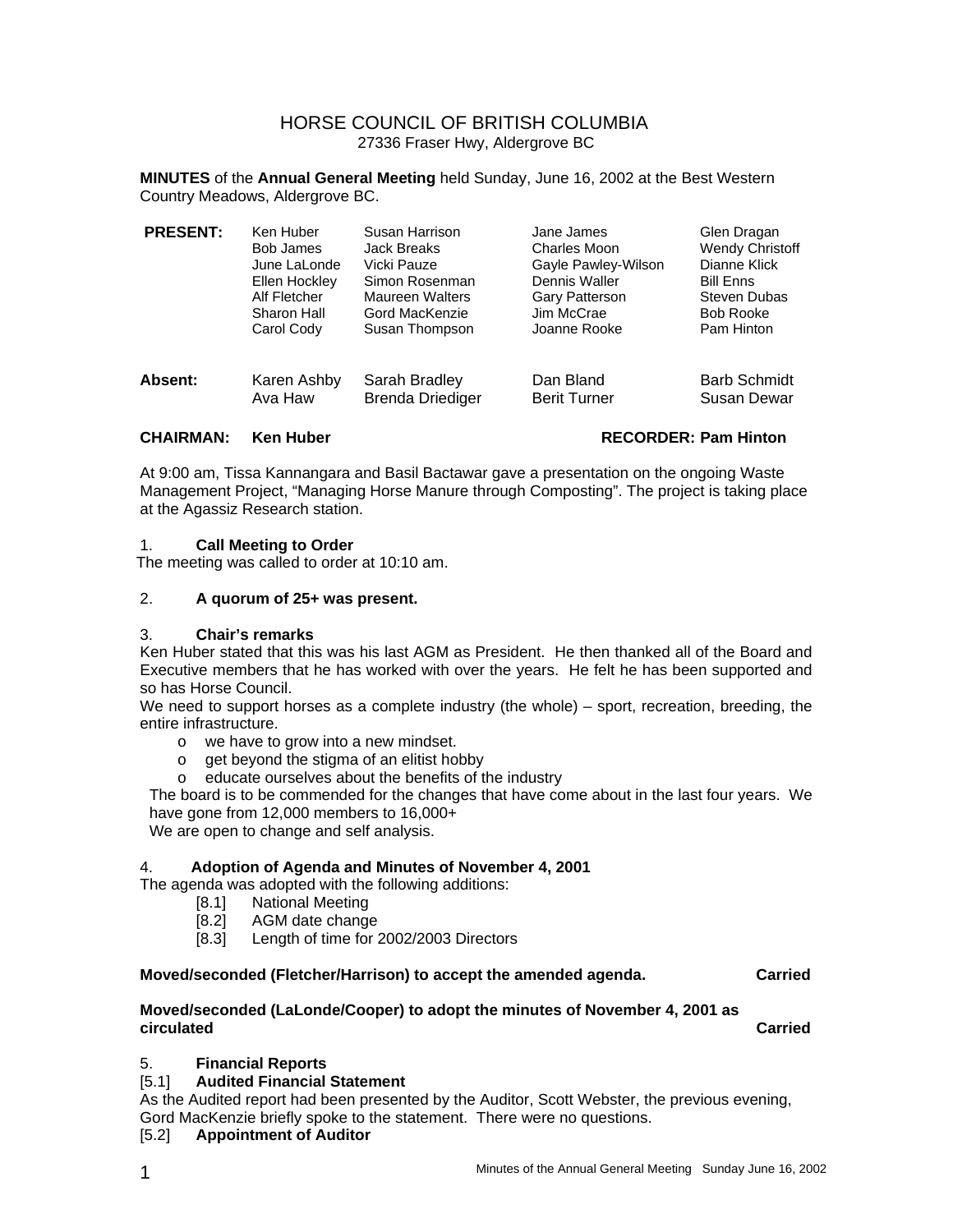**Motion:** Moved that HCBC appoint Webster and Associates as our Auditor for the 2002/2003 fiscal year.

### **Moved/seconded (MacKenzie/Harrison)to accept the motion Carried**

# [5.3] **Membership fees for 2002/2003**

Gord MacKenzie spoke to the motion of the previous evening stating that the 2003 membership fees remain at the present levels as follows:

| \$25.00  |
|----------|
| \$30.00  |
| \$75.00  |
| \$50.00  |
| \$50.00  |
| \$125.00 |
|          |

The only difference being that out of country members would be given an option as to whether or not they would like copies of the monthly PHJ. If they wanted it they would pay an additional \$20.00 surcharge to cover the extra mailing costs. The motion was carried.

# 6. **Officers' Reports**

# [6.1] **Horse Industry (Ellen Hockley)**

Ellen's report is on p. 44 of the Annual Report. She had nothing to add

# [6.2] **Competition (Alf Fletcher)**

Alf's report is on p. 40 of the Annual Report. Alf added that there was a positive drug test at the Thunderbird season opener.

Susan Harrison was asked to speak about the BC Summer Games. She stated that both she and Vicki Pauze had made a presentation at a Sport BC meeting and have since received a letter stating that some equine sports will be included in the 2004 BC Summer Games. Three events will be competing, Dressage, Reining and Show Jumping. Only 17 and 18 year olds will be allowed to compete. The purpose of the Games is "sports for younger athletes to have an experience before going on to the Provincial and National level. It will also be an experience for coaches and officials". She also stated that we could best be successful with a revised age and activity, but this is a starting point. There will be a full report in the Pacific Horse Journal. She thanked Vicki for helping her out and Alf thanked Susan for her work on the BC Summer Games.

#### [6.3] **Recreation (Bob James)**

Bob's report is on p41 of the Annual Report. Bob had nothing to add.

# [6.4] **Education (Susan Harrison)**

Susan's report is an addendum to the Annual Report. Susan added that the English and Western programs are both healthy. They both have inclusion and are moving forward well.

# [6.5] **FEI Disciplines (Karen Ashby)**

Karen's report is on p42 of the Annual Report. Karen was absent.

#### 7. **Zone and Affiliate Reports**

**Zone 1 –** report is on p53 of the Annual Report. Joanne Rooke added that Charles Moon is a new Director. They have a full executive of very keen people.

**Zone 2 -** report is on p55 of the Annual Report. June LaLonde added that they bought two chairs on behalf of the Zone.

**Zone 3 - report is an addendum to the Annual Report. Simon Rosenman added that the existing** Executive was reelected. Dr Own gave an excellent speech at their first meeting.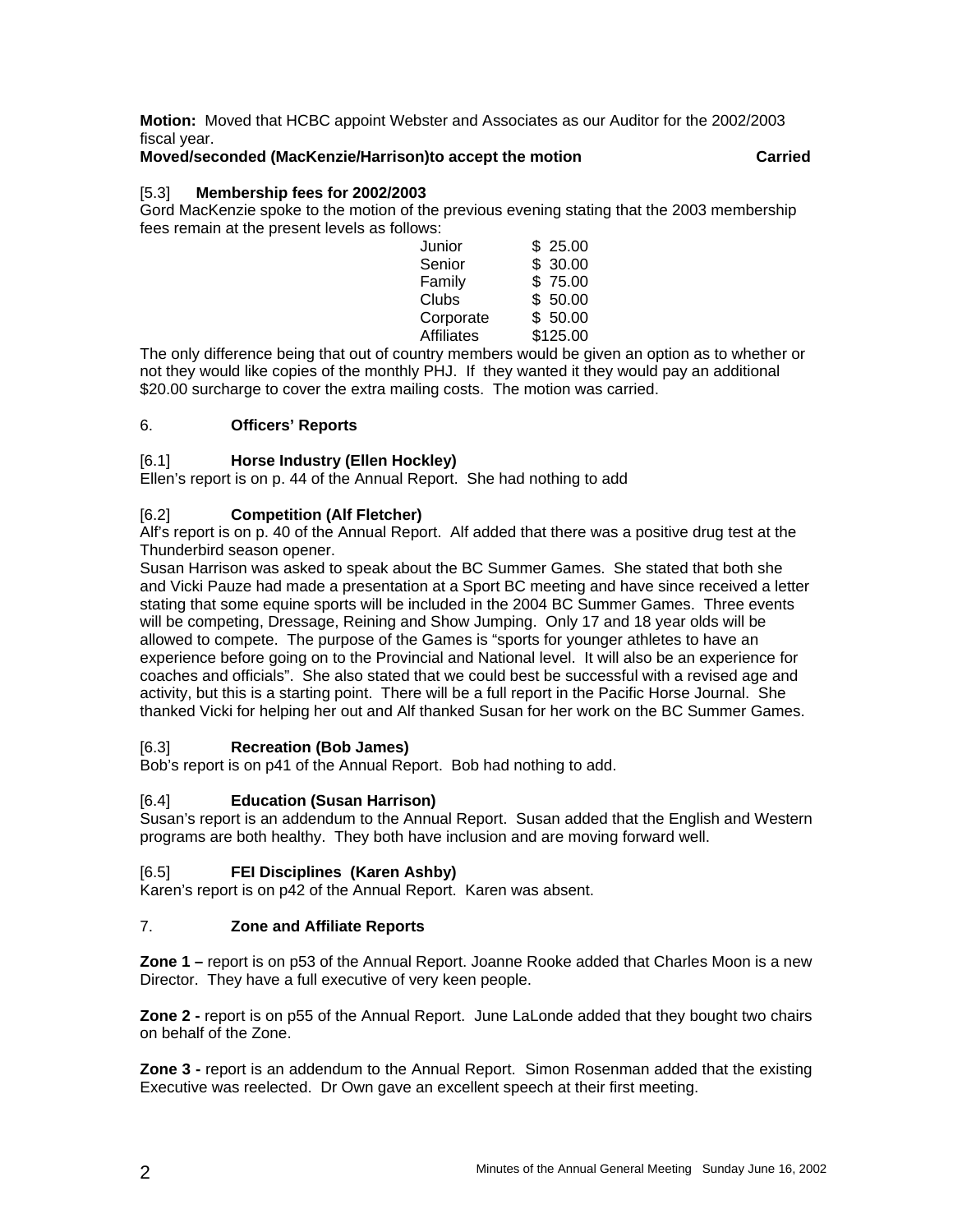**Zone 4 -** report is an addendum to the Annual Report. Susan Thompson reported that road signage is ongoing. They are trying to get a rescue sling for horses. They funded four coaches to attend the High Performance Athlete seminar.

**Zone 5 -** report is on p56 of the Annual Report. Both Danny Bland and Karen Ashby were absent.

**Zone 6 –** no report. Susan Harrison stated that they continue to fund a variety of requests in many disciplines. They have moved towards "marrying" within the Zone. Bob James stated that they have given cheques somewhat of a media effect by personally presenting them to a group, rather than just mail a cheque. They are trying to get out to the groups.

**Zone 7** - report is on p57 of the Annual Report. Diane Klick added that they gave three people \$100.00 each to help cover travel costs to attend the Western Conference. There were ten people at the Zone meeting and now, for the first time, they have a VP Education and a VP Recreation. The Zone would like to purchase one chair

**Zone 8 -** report was "lost in cyber space". Steven Dubas stated that he has been working with the City of Prince George re school Pro D day activities. It has been very successful. The snowmobile club and horse people are trying to develop cooperation between the groups in the development of trails. There is a need for a horsemanship focus clinic.

Wendy Cooper stated that the Zone meeting was held in Dawson Creek this year, not in Prince George. They now have a secretary on the executive. Ellen Czasban is from Dawson Creek. There is a new Gymkhana Club in the outer Prince George area.

**American Saddlebred Horse Assoc. of BC** – no report. Glen Dragan stated that they are busy, they have new members and are going forward.

**BC Quarterhorse Assoc**.- report is on p59 of the Annual Report. Gayle Pawley-Wilson added that the AQHA can now have more than one ride in BC. She has tried to get better communication with BCQHA and HCBC. There is a need to get communication broader – need more backing.

There has been an ongoing lawsuit for many years and a Ruling has now been made that embryo transfer foals will be recognized by the AQHA, meaning "any foals produced by embryo transfer technique, since the reproductive technique was approved in 1980, are eligible for AQHA registration, as long as all other registration rule are satisfied".

BCQHA is using the Saddle Up Publication for advertising as a way of communicating with its members.

**Western Canadian Reining Assoc.** – report is an addendum to the Annual Report. Sharon Hall reported that the reiners are competing nationally and internationally. Italy – Silver 2001, New Jersey – Gold 2001, Germany – Gold 2001.

She also thanked Susan and Vicki for their work regarding the BC Summer Games.

**BC Therapeutic Riding Assoc.** – report is on p58 of the Annual Report and Jane James had nothing to add.

**Back Country Horsemen of BC** – no report. Gord MacKenzie reported that they are fairly active. The membership seems to have stalled at 500 members and they are actively trying to increase the membership. They are looking to education and several members are actively monitoring government issues. The AGM was combined with the Rendezvous with 210 members were present.

**BC Draft & Mule** – no report. Ellen Hockley stated that it is not too active, but in Zones the groups are active. Provincial Executive is there to help and assist.

**BC Carriage Driving –** report is an addendum to the Annual Report. Dennis Waller stated that events are picking up.